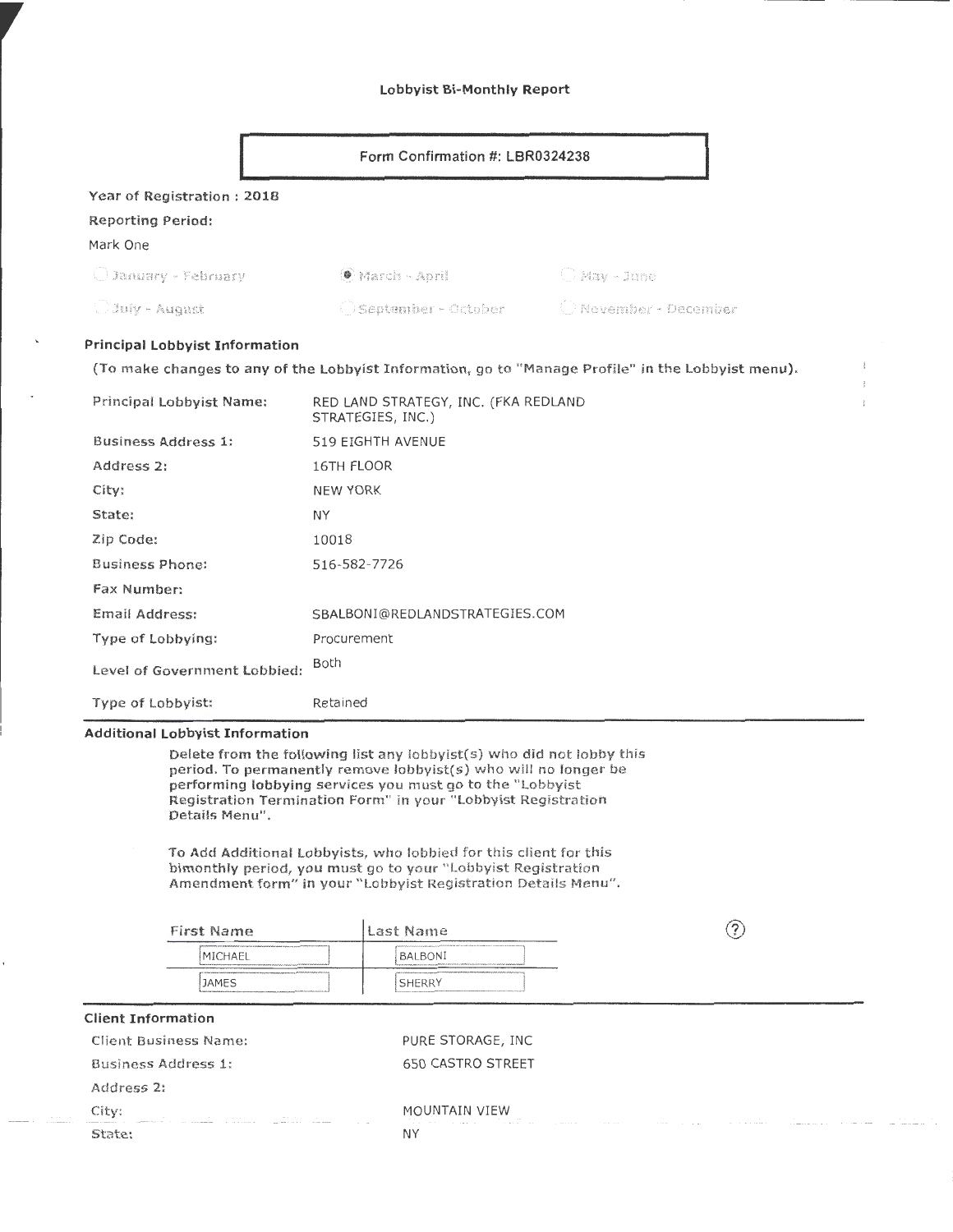| Zip Code:                                                                                                                                                             | 94041                            |     |
|-----------------------------------------------------------------------------------------------------------------------------------------------------------------------|----------------------------------|-----|
| Country:                                                                                                                                                              | US                               |     |
| <b>Business Phone:</b>                                                                                                                                                | (301) 717-9968                   |     |
| Fax Number:                                                                                                                                                           | $(301)$ 717-9968                 |     |
| Chief Administrative Officer First Name:                                                                                                                              | KIMBERLY                         |     |
| Chief Administrative Officer Last Name:                                                                                                                               | <b>BRADBURY</b>                  |     |
| Chief Administrative Officer Title:                                                                                                                                   | DIRECTOR PUBLIC SECTOR CONTRACTS |     |
|                                                                                                                                                                       | <b>Third Party Information</b>   |     |
| Name:                                                                                                                                                                 |                                  |     |
| Business Address 1:                                                                                                                                                   |                                  |     |
| Address 2:                                                                                                                                                            |                                  |     |
| City:                                                                                                                                                                 |                                  |     |
| State:                                                                                                                                                                |                                  |     |
| Zip Code:                                                                                                                                                             |                                  |     |
| Country:                                                                                                                                                              |                                  |     |
| <b>Business Phone:</b>                                                                                                                                                |                                  |     |
| Summary of Compensation and Reimbursed Expenses for this period<br>Compensation<br>Reimbursed Expenses<br>(Current Period Only)<br>(Current Period Only)<br>4000<br>0 |                                  |     |
| Other Lobbying Expenses (Current Period Only)                                                                                                                         |                                  |     |
| A. Report in the aggregate all expenses less than or equal to \$75 :                                                                                                  |                                  | 0   |
| B. Report in the aggregate all expenses for salaries of non-lobbying employees :                                                                                      |                                  | 0   |
| C.Ttemize all expenses exceeding $$75$ : $(2)$                                                                                                                        |                                  |     |
| I have no itemized expenses to report for this period.                                                                                                                |                                  |     |
| $\vee$ Check box to agree with previous statement or enter expenses below                                                                                             |                                  |     |
|                                                                                                                                                                       |                                  |     |
|                                                                                                                                                                       |                                  | Top |
|                                                                                                                                                                       |                                  |     |
| D. Total expenses for current period : $$0$                                                                                                                           |                                  |     |
| Subject<br>Subjects on which you lobbied:                                                                                                                             |                                  |     |
|                                                                                                                                                                       |                                  |     |

#### Person

Person, State Agency, Municipality or legislative Body lobbied:

NYS OFFICE OF INFORMATION TECHNOLOGY SERVICES, SUFFOLK COUNTY POLICE DEPT.

Bill

Bill, Rule, Regulation, Rate Number or brief description relative to the introduction or intended introduction of legislation or a resolution on which you lobbied:

No details were entered.

Title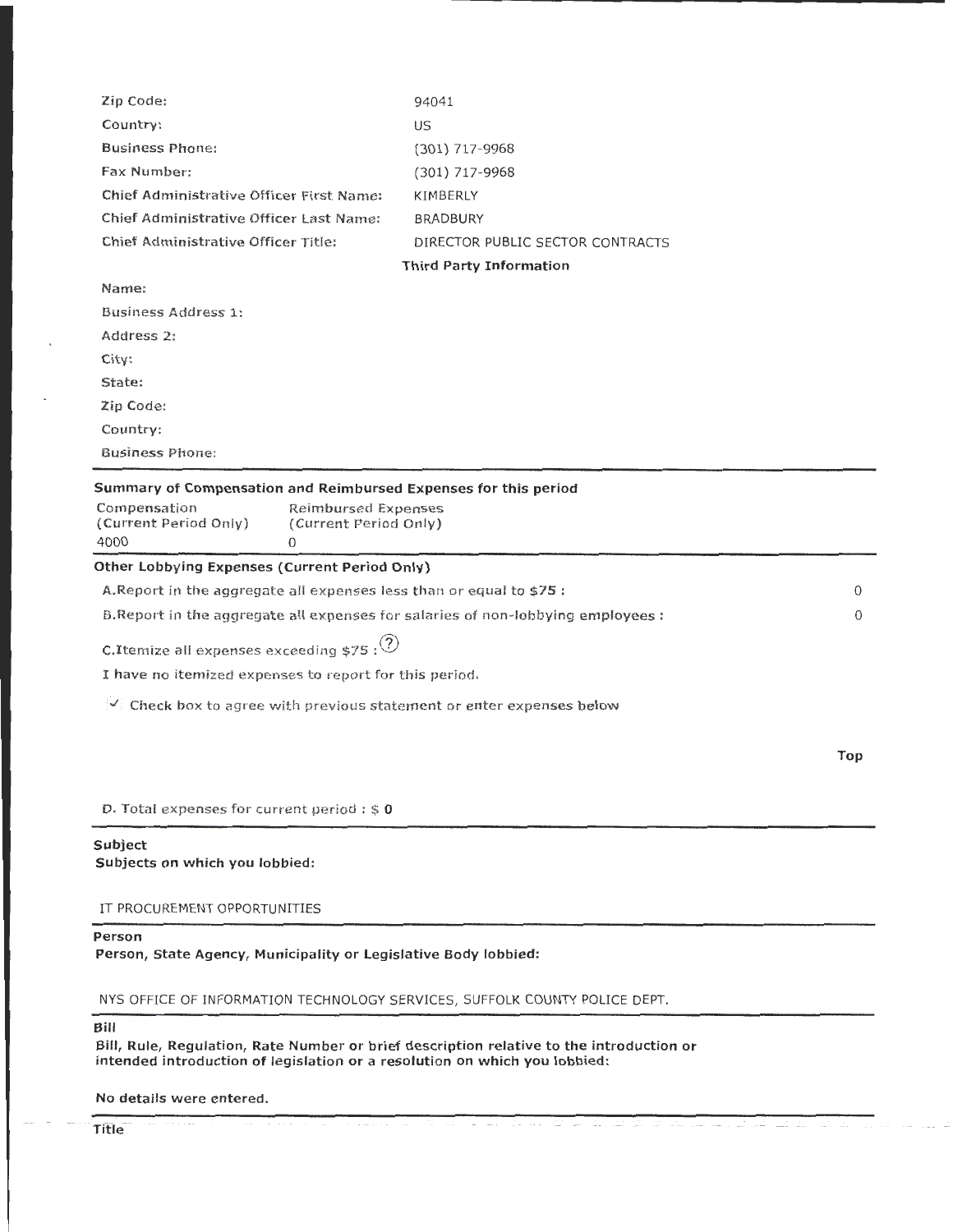Title and Identifying # of procurement contracts and documents on which you expect to lobby:

No details were entered.

# Number or Subject Matter

Number or Subject Matter of Executive Order of Governor /Municipality on which you expect to lobby:

No details were entered.

#### Subject Matter

Subject Matter of and Tribes involved in tribal-state compacts, etc on which you expect to lobby:

# No details were entered.

### Declaration

I declare under penalty of perjury that the information contained in this Bi-Monthly report is true, correct and complete to the best of my knowledge and belief. Y Check box to agree with previous

Stagenbas

Date : 5/11/2018

| First Name: I | MICHAEL | Last Name: | <b>BALBONI</b> |  |
|---------------|---------|------------|----------------|--|
| Comments: I   |         |            |                |  |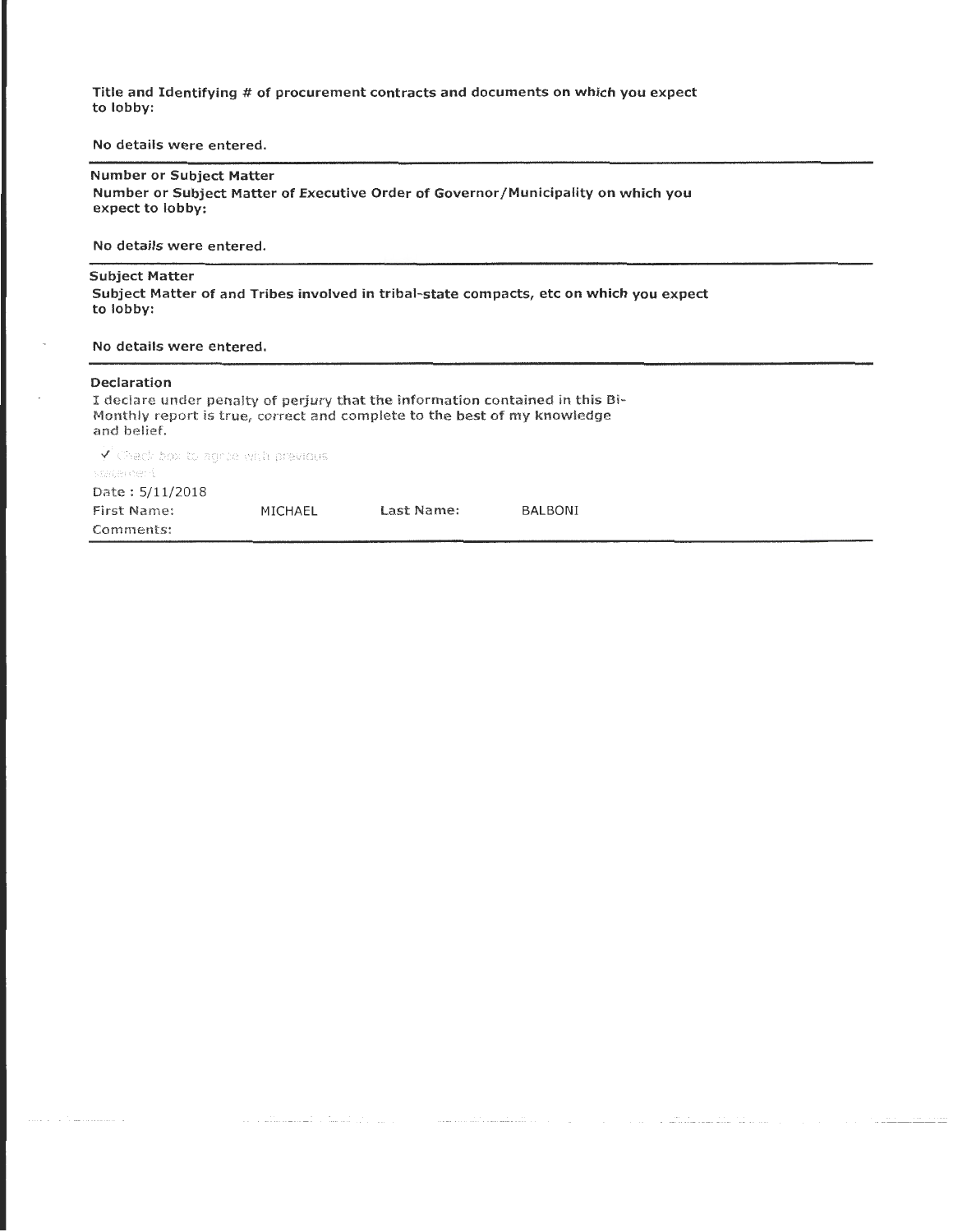## Lobbyist Bi-Monthly Report

| Form Confirmation #: LBR0324233       |                                                           |                                                                                                    |
|---------------------------------------|-----------------------------------------------------------|----------------------------------------------------------------------------------------------------|
| Year of Registration: 2018            |                                                           |                                                                                                    |
| <b>Reporting Period:</b>              |                                                           |                                                                                                    |
| Mark One                              |                                                           |                                                                                                    |
| i January - February                  | $\mathbf{Q}$ March - April                                | $C$ May $\sim$ June                                                                                |
| UJuly - August                        | September - October                                       | U November - December                                                                              |
| <b>Principal Lobbyist Information</b> |                                                           |                                                                                                    |
|                                       |                                                           | (To make changes to any of the Lobbyist Information, go to "Manage Profile" in the Lobbyist menu). |
| Principal Lobbyist Name:              | RED LAND STRATEGY, INC. (FKA REDLAND<br>STRATEGIES, INC.) |                                                                                                    |
| <b>Business Address 1:</b>            | 519 EIGHTH AVENUE                                         |                                                                                                    |
| Address 2:                            | 16TH FLOOR                                                |                                                                                                    |
| City:                                 | <b>NEW YORK</b>                                           |                                                                                                    |
| State:                                | <b>NY</b>                                                 |                                                                                                    |
| Zip Code:                             | 10018                                                     |                                                                                                    |
| <b>Business Phone:</b>                | 516-582-7726                                              |                                                                                                    |
| Fax Number:                           |                                                           |                                                                                                    |
| Email Address:                        | SBALBONI@REDLANDSTRATEGIES.COM                            |                                                                                                    |
| Type of Lobbying:                     | <b>Both</b>                                               |                                                                                                    |
| Level of Government Lobbled:          | Both                                                      |                                                                                                    |
| Type of Lobbyist:                     | Retained                                                  |                                                                                                    |

 $16.00$ ÷

# itional Lobbyist Information

Delete from the following list any lobbyist(s) who did not lobby this period. To permanently remove lobbyist(s) who will no longer be performing lobbying services you must go to the "Lobbyist Registration Termination Form" in your "Lobbyist Registration Details Menu".

To Add Additional Lobbyists, who lobbied for this client for this bimonthly period, you must go to your "Lobbyist Registration Amendment form" in your "Lobbyist Registration Details Menu".

| First Name                                                                                                                                                                                                                          | lLast Name                                                                                                                                                                                                                                                                                                                                         |  |
|-------------------------------------------------------------------------------------------------------------------------------------------------------------------------------------------------------------------------------------|----------------------------------------------------------------------------------------------------------------------------------------------------------------------------------------------------------------------------------------------------------------------------------------------------------------------------------------------------|--|
| TO PERPORT TRY FOR EXCHANGE AND CONTRACTORS OF THE ENTIRE AND CONTRACTORS AND IN<br><b>MICHAEL</b><br>International Content de alias conditations are a service in this provision and advance commentation<br><b>Sea beneficial</b> | A STANDARD COMPONENT AND RESIDENCE OF PROGRAM AND DESCRIPTION OF A STANDARD CONTINUES OF PROPERTY AND<br>BALBONI<br>The contract is an expected and described the computational description of the contract of the contract of the first of the contract of the contract of the contract of the contract of the contract of the contract of the co |  |
| A CARRIS MANAGEMENT POR REAL CARRISON AND AN ANGHANAS PORTAL CONTRACTOR<br><b>JAMES</b><br>Supervision continuous and an except management of additional and any ARCS/APPROXIMATELY CONTINUES.                                      | <b>SHERRY</b><br><b>The same with a construction of the formation and properties mentioned construction of the construction of the construction of the construction of the construction of the construction of the construction of the constructi</b>                                                                                              |  |
| <b>Client Information</b>                                                                                                                                                                                                           |                                                                                                                                                                                                                                                                                                                                                    |  |

| Client Business Name: | ONEXIM SPORTS AND ENTERTAINMENT HOLDING USA, INC. |  |
|-----------------------|---------------------------------------------------|--|
| Business Address 1:   | 375 PARK AVENUE                                   |  |
| Address 2:            | <b>SUITE 2608</b>                                 |  |
| City:                 | NEW YORK                                          |  |
| State:                | NΥ                                                |  |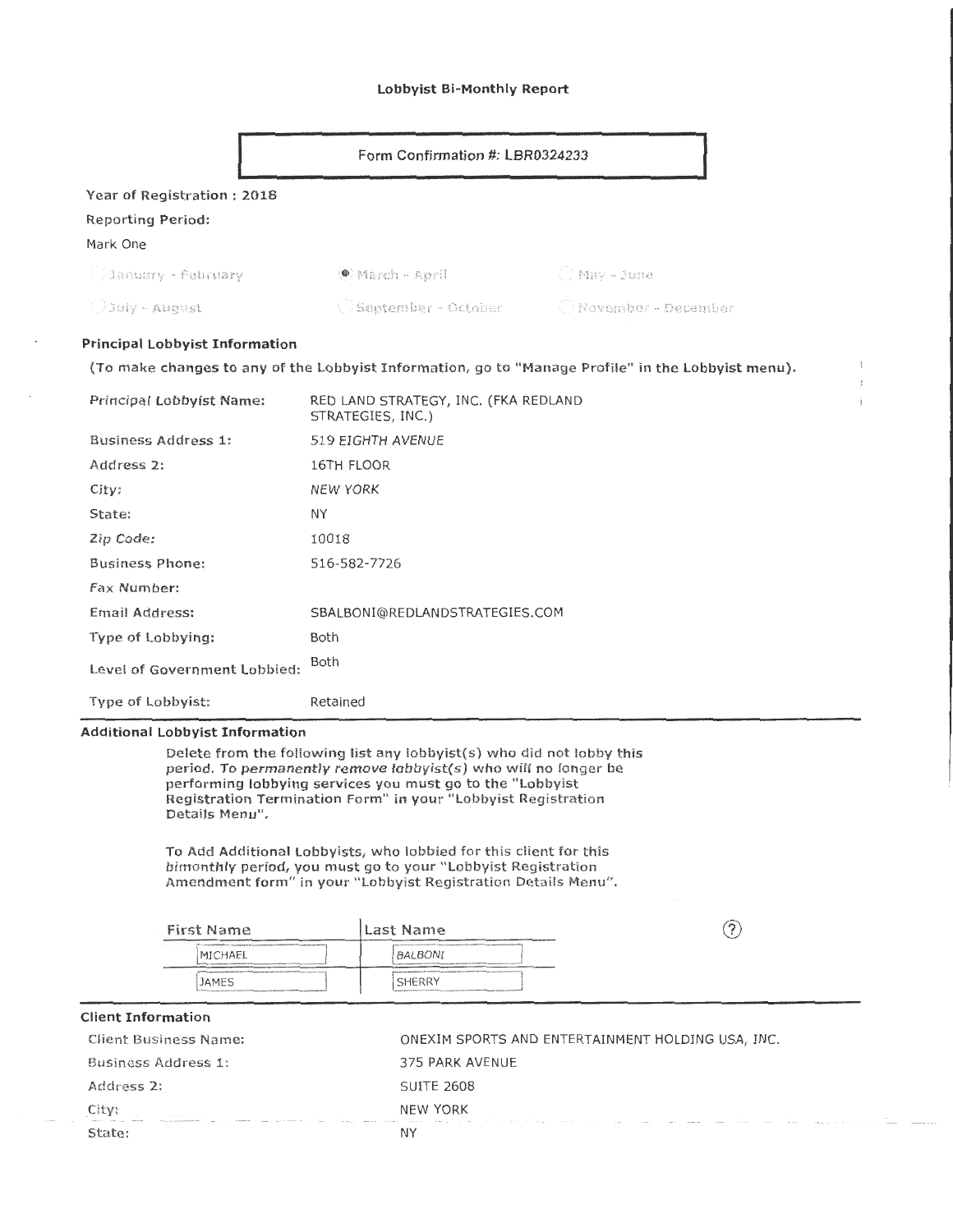| Zip Code:                                                                        | 10152                          |          |
|----------------------------------------------------------------------------------|--------------------------------|----------|
| Country:                                                                         | US                             |          |
| <b>Business Phone:</b>                                                           | 212-813-1155                   |          |
| Fax Number:                                                                      | 212-813-1155                   |          |
| Chief Administrative Officer First Name:                                         | MAUREEN                        |          |
| Chief Administrative Officer Last Name:                                          | <b>HANLON</b>                  |          |
| Chief Administrative Officer Title:                                              | PRESIDENT                      |          |
|                                                                                  | <b>Third Party Information</b> |          |
| Name:                                                                            |                                |          |
| <b>Business Address 1:</b>                                                       |                                |          |
| Address 2:                                                                       |                                |          |
| City:                                                                            |                                |          |
| State:                                                                           |                                |          |
| Zip Code:                                                                        |                                |          |
| Country:                                                                         | US                             |          |
| <b>Business Phone:</b>                                                           |                                |          |
| Summary of Compensation and Reimbursed Expenses for this period                  |                                |          |
| Compensation<br>Reimbursed Expenses                                              |                                |          |
| (Current Period Only)<br>(Current Period Only)                                   |                                |          |
| 10000<br>$\Omega$                                                                |                                |          |
| Other Lobbying Expenses (Current Period Only)                                    |                                |          |
| A. Report in the aggregate all expenses less than or equal to \$75 :             |                                | 0        |
| B. Report in the aggregate all expenses for salaries of non-lobbying employees : |                                | $\Omega$ |
| C.Itemize all expenses exceeding \$75 : $(2)$                                    |                                |          |
| I have no itemized expenses to report for this period.                           |                                |          |
| Check box to agree with previous statement or enter expenses below               |                                |          |
|                                                                                  |                                |          |
|                                                                                  |                                | Top      |
|                                                                                  |                                |          |
| D. Total expenses for current period : $$0$                                      |                                |          |
| Subject                                                                          |                                |          |
| Subjects on which you lobbied:                                                   |                                |          |
|                                                                                  |                                |          |
| ISSUES RELATED TO THE NASSAU COLISEUM                                            |                                |          |
| Person<br>Person, State Agency, Municipality or Legislative Body lobbied:        |                                |          |
|                                                                                  |                                |          |
| NASSAU COUNTY LEGISLATURE, NYS LEGISLATURE, NASSAU COUNTY EXECUTIVE              |                                |          |

Bill

Bill, Rule, Regulation, Rate Number or brief description relative to the introduction or intended introduction of legislation or a resolution on which you lobbied:

No details were entered. --··-nfre------·------